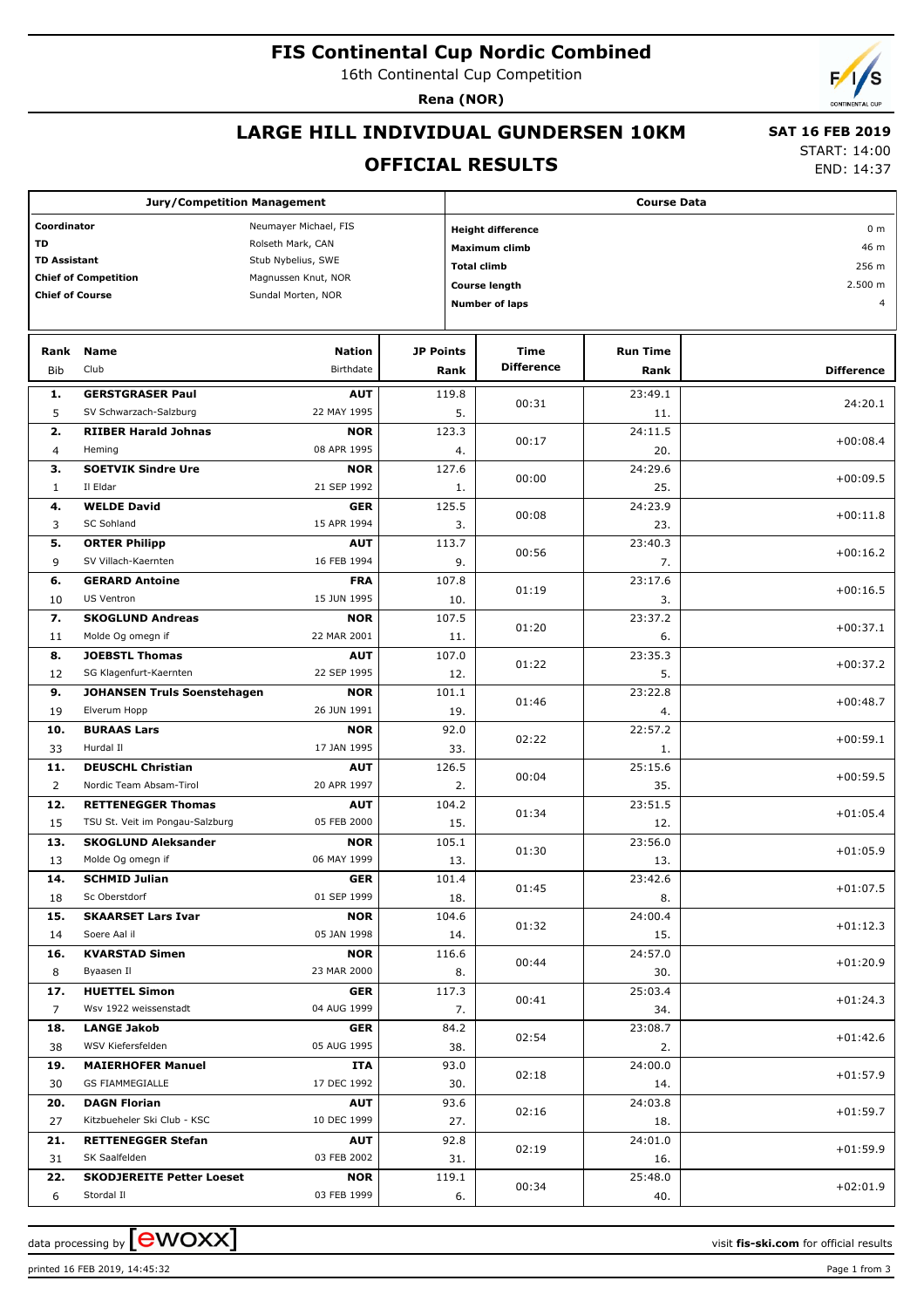## **FIS Continental Cup Nordic Combined**

16th Continental Cup Competition

**Rena (NOR)**



## **LARGE HILL INDIVIDUAL GUNDERSEN 10KM**

## **OFFICIAL RESULTS**

 **SAT 16 FEB 2019** START: 14:00

END: 14:37

| Rank      | Name                                             | <b>Nation</b>             | <b>JP Points</b> | Time              | <b>Run Time</b> |                   |
|-----------|--------------------------------------------------|---------------------------|------------------|-------------------|-----------------|-------------------|
| Bib       | Club                                             | Birthdate                 | Rank             | <b>Difference</b> | Rank            | <b>Difference</b> |
| 23.       | <b>MRAZ Samuel</b>                               | <b>AUT</b>                | 98.4             |                   | 24:34.3         |                   |
| 21        | KSG Klagenfurt-Kaernten                          | 02 JUL 1998               | 21.              | 01:57             | 27.             | $+02:11.2$        |
| 24.       | <b>PFORDTE Maximilian</b>                        | <b>GER</b>                | 95.0             |                   | 24:24.6         |                   |
| 23        | WSV Gruena.                                      | 25 JUN 1998               | 23.              | 02:10             | 24.             | $+02:14.5$        |
| 25.       | <b>FLATLA Kasper Moen</b>                        | <b>NOR</b>                | 103.2            |                   | 24:57.9         |                   |
| 16        | Jardar II                                        | 22 FEB 1999               | 16.              | 01:38             | 31.             | $+02:15.8$        |
| 26.       | <b>VALLET Edgar</b>                              | <b>FRA</b>                | 98.7             |                   | 24:40.6         |                   |
| 20        | <b>CSR Pontarlier</b>                            | 26 JUN 2000               | 20.              | 01:56             | 28.             | $+02:16.5$        |
| 27.       | <b>GALUNIN Artem</b>                             | <b>RUS</b>                | 93.6             |                   | 24:21.2         |                   |
| 28        | Nizhny Novgorod                                  | 08 OCT 1999               | 27.              | 02:16             | 22.             | $+02:17.1$        |
| 28.       | <b>SHUMATE Jared</b>                             | <b>USA</b>                | 81.0             |                   | 23:45.5         |                   |
| 40        | Park City Ski and Snowboard                      | 06 MAR 1999               | 40.              | 03:06             | 9.              | $+02:31.4$        |
| 29.       | <b>ROCHAT Theo</b>                               | <b>FRA</b>                | 80.9             |                   | 23:45.7         |                   |
| 41        | S.C xonrupt                                      | 05 FEB 1999               | 41.              | 03:07             | 10.             | $+02:32.6$        |
| 30.       | <b>LEHNERT Luis</b>                              | <b>GER</b>                | 93.3             |                   | 24:42.8         |                   |
| 29        | Wsv Oberaudorf                                   | 12 JUN 2000               | 29.              | 02:17             | 29.             | $+02:39.7$        |
| 31.       | <b>VAXELAIRE Lilian</b>                          | <b>FRA</b>                | 93.8             |                   | 25:02.9         |                   |
| 25        | S.C xonrupt                                      | 04 FEB 1998               | 25.              | 02:15             | 33.             | $+02:57.8$        |
| 32.       | <b>OTTESEN Emil</b>                              | <b>NOR</b>                | 85.7             |                   | 24:30.1         |                   |
| 36        | Gausdal Skilag                                   | 01 JUL 2001               | 36.              | 02:48             | 26.             | $+02:58.0$        |
| 33.       | <b>ILVES Andreas</b>                             | <b>EST</b>                | 76.0             |                   | 24:02.3         |                   |
| 43        | Elva Skiclub                                     | 28 APR 2000               | 43.              | 03:26             | 17.             | $+03:08.2$        |
| 34.       | <b>WELDE Jonas</b>                               | <b>GER</b>                | 89.9             |                   | 24:58.0         |                   |
| 34        | Sc Sohland                                       | 12 MAR 1998               | 34.              | 02:31             | 32.             | $+03:08.9$        |
| 35.       | <b>TASCHLER Martin</b>                           | ITA                       | 94.3             |                   | 25:17.1         |                   |
| 24        | AMATEURSKICLUB TOBLACH - DOBBIACO                | 11 AUG 1997               | 24.              | 02:13             | 37.             | $+03:10.0$        |
| 36.       | <b>PAROLARI Denis</b>                            | ITA                       | 72.5             |                   | 24:04.9         |                   |
| 45        | LAVAZE 'VARENA                                   | 14 SEP 1998               | 45.              | 03:40             | 19.             | $+03:24.8$        |
| 37.       | <b>GIANMOENA Luca</b>                            | ITA                       | 72.3             |                   | 24:14.3         |                   |
| 46        | LAVAZE 'VARENA                                   | 16 NOV 1997               | 46.              | 03:41             | 21.             | $+03:35.2$        |
| 38.       | <b>ANDREWS Grant</b>                             | <b>USA</b>                | 86.4             |                   | 25:16.4         |                   |
| 35        | Steamboat Springs Winter Sports Clu              | 03 DEC 1997               | 35.              | 02:45             | 36.             | $+03:41.3$        |
| 39.       | <b>JAROSZ Mateusz</b>                            | <b>POL</b>                | 93.7             |                   | 25:48.1         |                   |
| 26        | Ts Wisla zakopane                                | 22 APR 2002               | 26.              | 02:16             | 41.             | $+03:44.0$        |
| 40.       | <b>KUDZIA Piotr</b>                              |                           | 102.7            |                   | 26:24.2         |                   |
| 17        | Lks Klimczok bystra                              | POL<br>18 NOV 2000        | 17.              | 01:40             | 44.             | $+03:44.1$        |
| 41.       | <b>TILLER Simen</b>                              | <b>NOR</b>                | 85.2             |                   | 25:35.9         |                   |
| 37        | Moelven                                          | 26 NOV 1995               | 37.              | 02:50             |                 | $+04:05.8$        |
|           | <b>JARZABEK Dawid</b>                            | <b>POL</b>                | 92.8             |                   | 38.<br>26:24.3  |                   |
| 42.<br>32 | Ts Wisla zakopane                                | 03 MAR 1999               | 31.              | 02:19             | 45.             | $+04:23.2$        |
|           |                                                  |                           |                  |                   |                 |                   |
| 43.       | <b>SZCZECHOWICZ Andrzej</b><br>Ts Wisla zakopane | <b>POL</b><br>14 SEP 2000 | 78.9             | 03:15             | 25:45.1         | $+04:40.0$        |
| 42        |                                                  |                           | 42.              |                   | 39.             |                   |
| 44.       | <b>PRONIN Ivan</b>                               | <b>RUS</b>                | 81.4             | 03:05             | 26:03.9         | $+04:48.8$        |
| 39        | Kor1 Vyborgskaya sdushor                         | 16 OCT 1998               | 39.              |                   | 43.             |                   |
| 45.       | <b>LEDGER Beckett</b>                            | <b>USA</b>                | 65.3             | 04:09             | 25:48.3         | +05:37.2          |
| 48        | New York Ski Ed Foundation                       | 15 MAR 2000               | 48.              |                   | 42.             |                   |
| 46.       | <b>OVSIANNIKOV Aleksandr</b>                     | <b>RUS</b>                | 75.8             | 03:27             | 27:08.5         | $+06:15.4$        |
| 44        | Moscow UOR2                                      | 27 AUG 1996               | 44.              |                   | 47.             |                   |
| 47.       | <b>LEE Robert</b>                                | EST                       | 70.0             | 03:50             | 27:42.8         | $+07:12.7$        |
| 47        | Nomme Sportclub                                  | 28 SEP 2001               | 47.              |                   | 48.             |                   |
| 48.       | <b>ORUSSAYEV Eldar</b>                           | <b>KAZ</b>                | 58.7             | 04:36             | 27:03.8         | $+07:19.7$        |
| 49        |                                                  | 08 FEB 1994               | 49.              |                   | 46.             |                   |

printed 16 FEB 2019, 14:45:32 Page 2 from 3

data processing by **CWOXX** and  $\overline{C}$  and  $\overline{C}$  and  $\overline{C}$  and  $\overline{C}$  and  $\overline{C}$  and  $\overline{C}$  and  $\overline{C}$  and  $\overline{C}$  and  $\overline{C}$  and  $\overline{C}$  and  $\overline{C}$  and  $\overline{C}$  and  $\overline{C}$  and  $\overline{C}$  and  $\overline{C}$